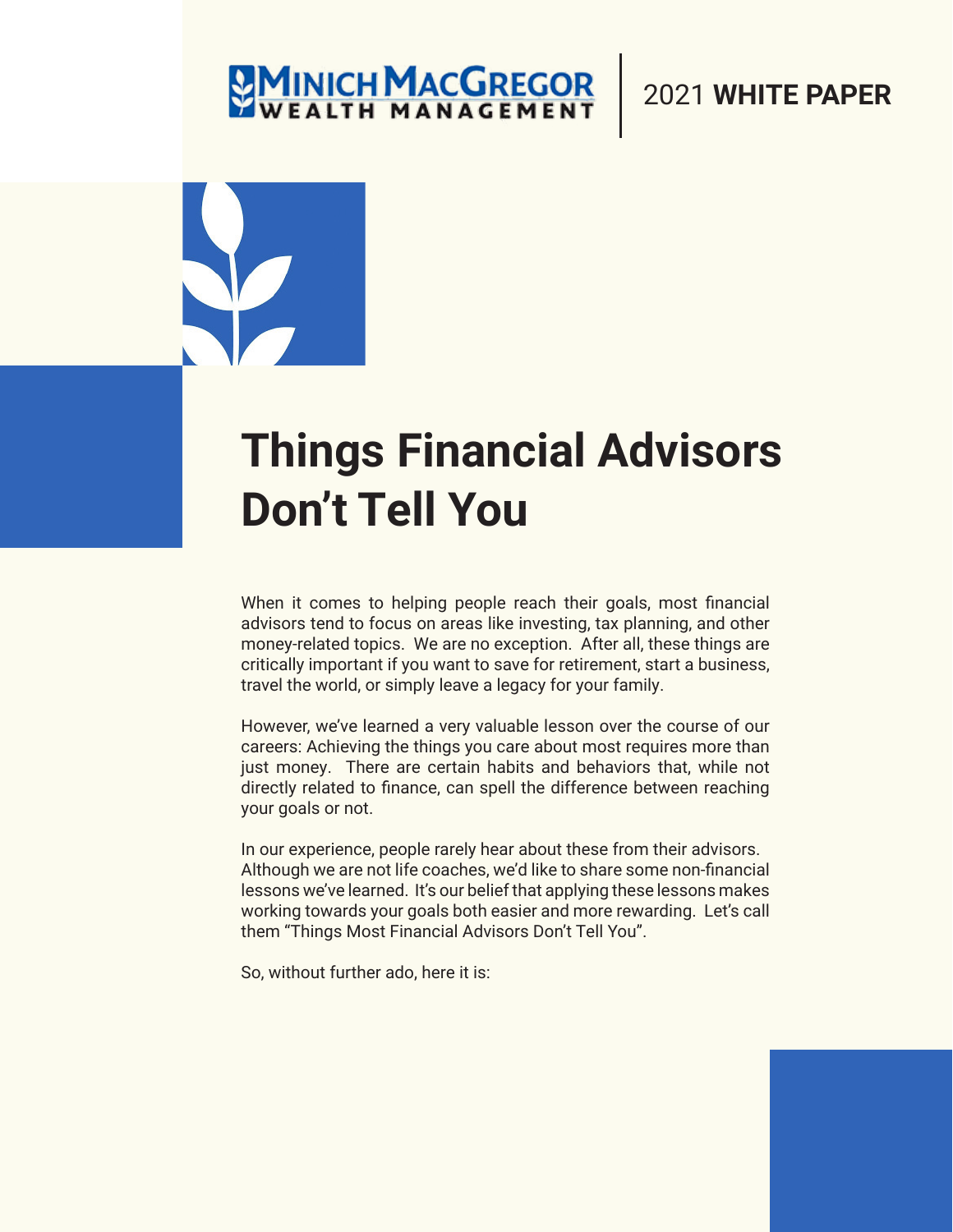

## **Table of Contents**

| <b>CHAPTER 1</b> - The Importance of Avoiding Burnout | 3  |
|-------------------------------------------------------|----|
| <b>CHAPTER 2 - Managing Your Most Precious Asset</b>  | 5  |
| <b>CHAPTER 3</b> - The Importance of Prioritization   | 7  |
| <b>CHAPTER 4</b> - Financial Harmony in the Home      | 9  |
| <b>CHAPTER 5</b> - The Importance of Asking Questions | 11 |
| <b>CHAPTER 6</b> - The Importance of Gratitude        | 13 |
| Bibliography                                          | 15 |



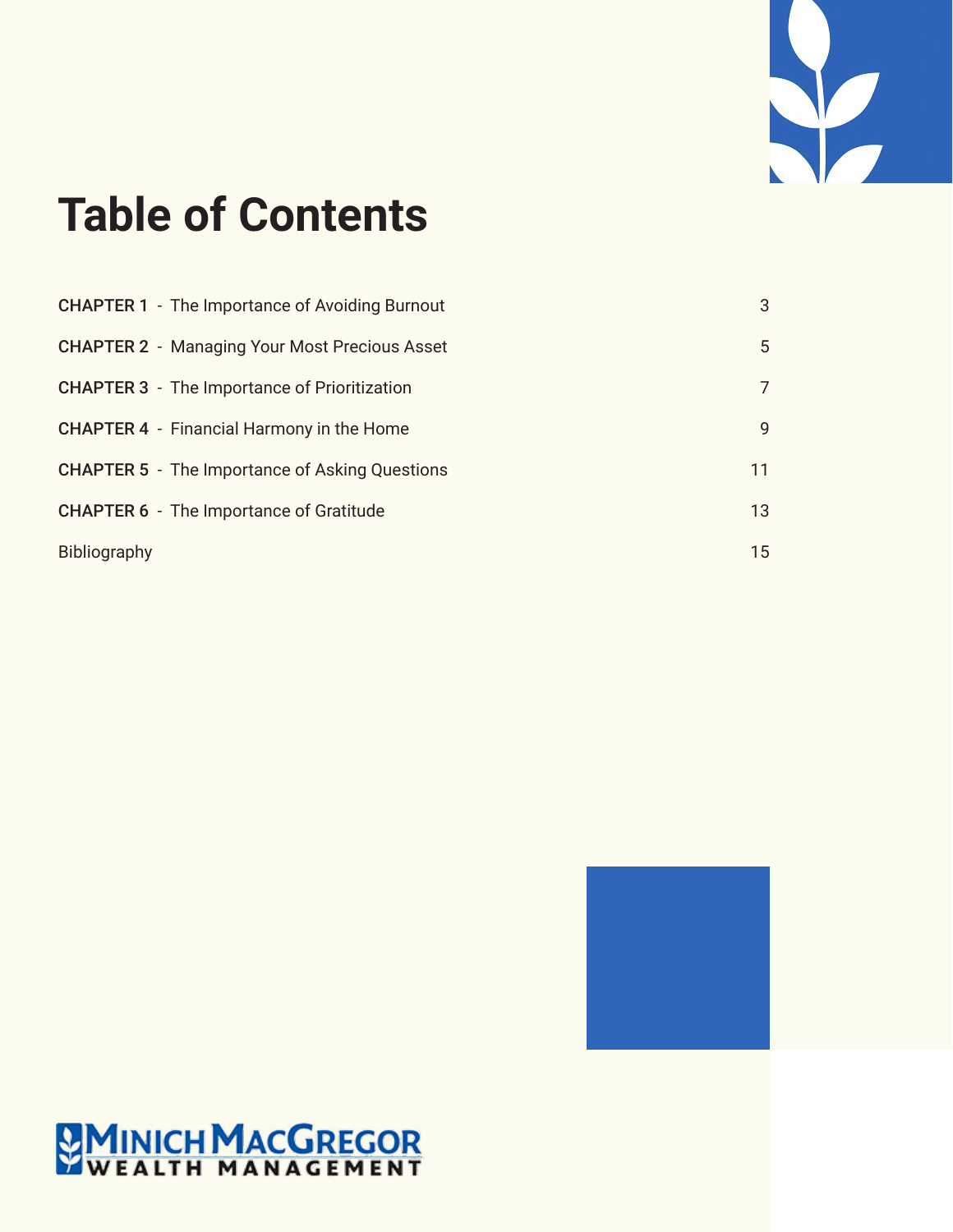## **1 -** The Importance of Avoiding Burnout

Burnout, of course, is a "physical or mental collapse caused by overwork or stress."1 Anyone who has ever worked a demanding job or raised children has probably experienced it at some point or another. But what does this have to do with your financial goals?

In a word: Everything.

You see, there's a reason we call it "working towards your financial goals." Because it's a lot of work! It's not uncommon to take decades to accomplish what you value most.

During that time, you may work at the same job for many years. Or, you may change jobs frequently. You may set aside money for the future only to be forced to use it when times are tough. As a result, there may be occasions where the daily grind just doesn't seem like it's getting you anywhere. In other words, you get burned out.

Some common symptoms of burnout include:

- Fatigue that just doesn't seem to go away
- An inability to complete projects, or get started on new ones
- Apathy about your job or your goals
- An increase in addictive behavior (like eating unhealthy foods or watching too much TV)
- A drop in efficiency, competence, or productivity in your work



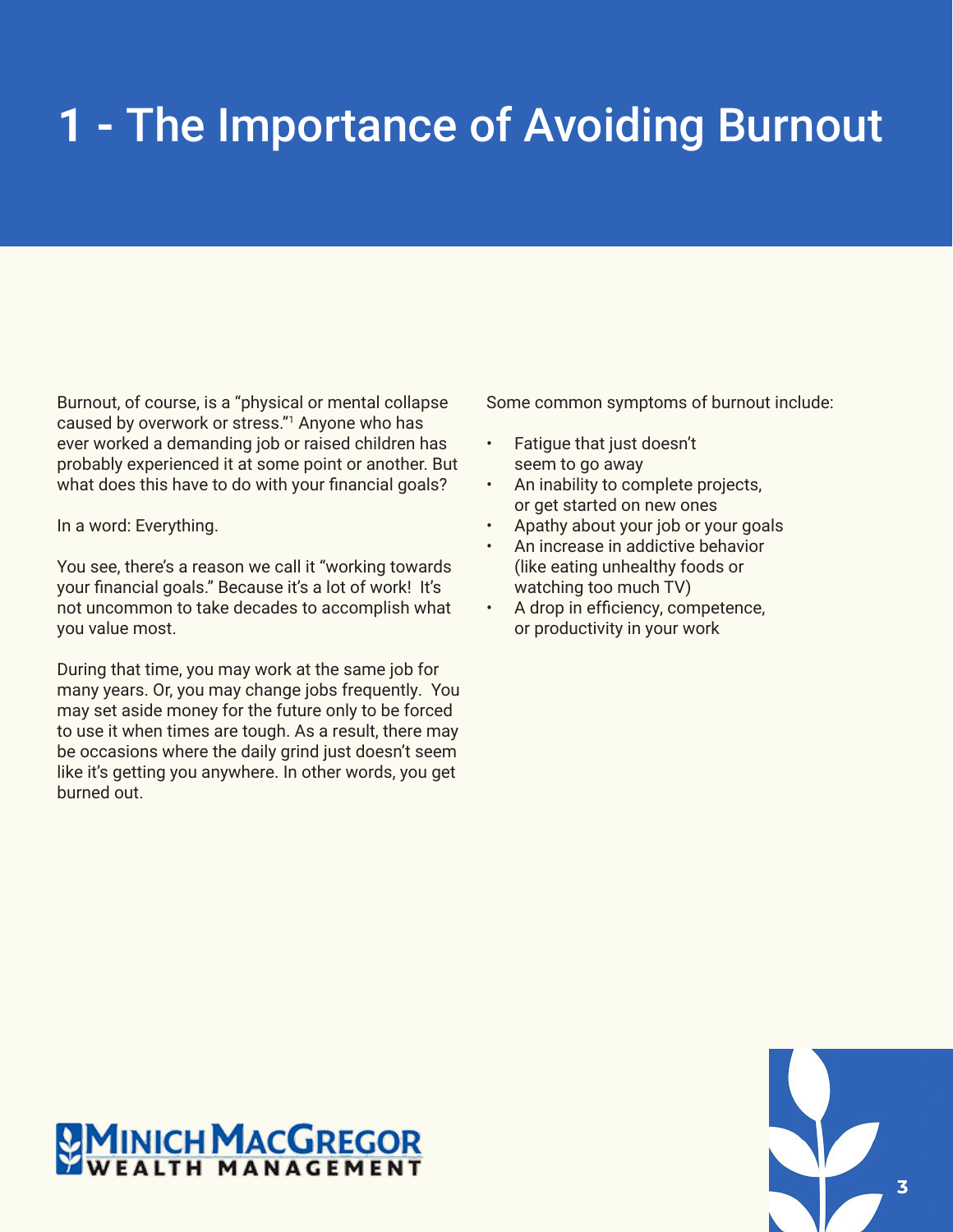## **1 -** The Importance of Avoiding Burnout

Here's why this matters from a financial standpoint:

People who are burned out often start making shortterm decisions that delay their long-term goals. For example, instead of investing for the future, they start spending more on instant gratification. Instead of planning ahead and being proactive, they procrastinate. Instead of making consistent, steady progress towards the things they want most, they get side-tracked by things they only want right now. That's why, as financial advisors, we try to teach our clients how important it is to do everything you can to avoid burnout. Here are a few methods we've found effective:

**Take the idea of time management seriously.** Time management might seem dry and boring, but in truth, it's an incredibly useful skill that helps you get more out of your day while doing more of what you love! There are several methods, but most have the following in common: Setting aside specific times and time limits for specific activities every day.

**Take smart vacations.** Going on vacation is a common remedy for burnout, but some vacations are more therapeutic than others. If you're trying to avoid burnout, don't go somewhere far away that you've never been to. Those types of destinations, while rewarding, can also cause a lot of stress. (Ever wanted a vacation from your vacation?) Instead, revisit somewhere you know you'll enjoy and have little trouble navigating.

#### **Make physical and mental health your first priority.**

Take power naps every day. Work out. Eat healthy. Schedule times to pursue your passions. The more you take care of yourself, the more armored you'll be against burnout. After all, you shouldn't have to wait until retirement to start enjoying life!

**Delegate/ask for help.** Burnout is often a result of trying to do too much by yourself. While society often lauds "the rugged individual" or "do-it-yourself" types, the truth is, you are not alone. Don't hesitate to delegate responsibilities to family members or ask neighbors and coworkers for help with projects! It can make a huge difference in avoiding burnout. As you can see, working towards your financial goals involves more than just money. It involves taking care of yourself so that you keep moving forward, step by step, day after day.



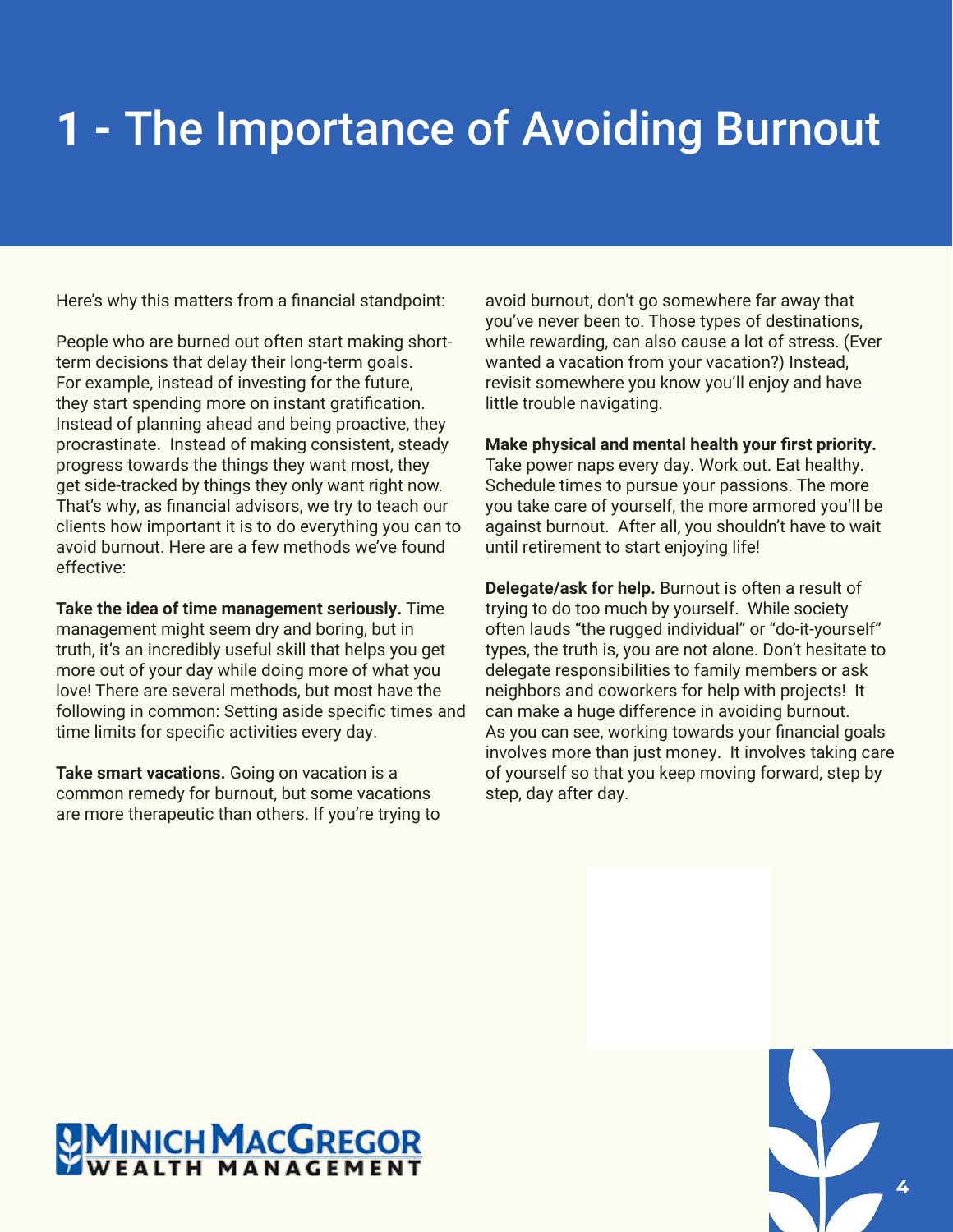### **2 -** Managing Your Most Precious Asset

Do you know what your most precious asset is?

It's not your house. It's not your car. It's not your investment portfolio.

It's your time.

#### Benjamin Franklin once said:

"If time be of all things the most precious, wasting time must be the greatest prodigality, since lost time is never found again, and what we call time enough, aways proves little enough."

You've probably seen or heard a lot of fancy terms related to your finances. "Asset management," for example, or "Investment management." You get the idea. But just as important is the concept of **time management.** 

The definition of time management is, "The act of planning and exercising control over the amount of time spent on specific activities, especially to increase effectiveness, efficiency, or productivity."<sup>1</sup> Look at those words again. Planning. Control. Effectiveness. Productivity. All things that can have a big impact on how much money you must achieve what you want most.

The art of time management is essentially the art of

prioritizing your life. It's the art of recognizing which activities are most important in terms of reaching your goals. Some activities will bring you closer; others will move you further away. Many activities, of course, will have no effect either way. Let's call them "A" activities, "B" activities, and "C" activities. "A" brings you closer to your goal, "B" keeps you stationary, and "C" moves you further away.

For example, let's say one of your most cherished goals is to travel to the country your ancestors came from. "A" activities could include creating a plan for getting there, setting aside money specifically for the trip, or learning that country's language. "B" activities, meanwhile, could be anything from going to the grocery store, to playing a round of golf once a month, or sleeping.

Some examples of "C" activities? How about buying that new \$1,000-version of the phone you already have? Or deciding not to plan, but just wing it, instead?

As you can see, "B" and even "C" activities are NOT inherently bad! In many cases, those activities can be fun, rewarding, or even necessary. But when you prioritize "B" activities over "A" activities, or when you spend your time or money mainly on "C" activities, then your most cherished goal will always be a fantasy instead of a reality.

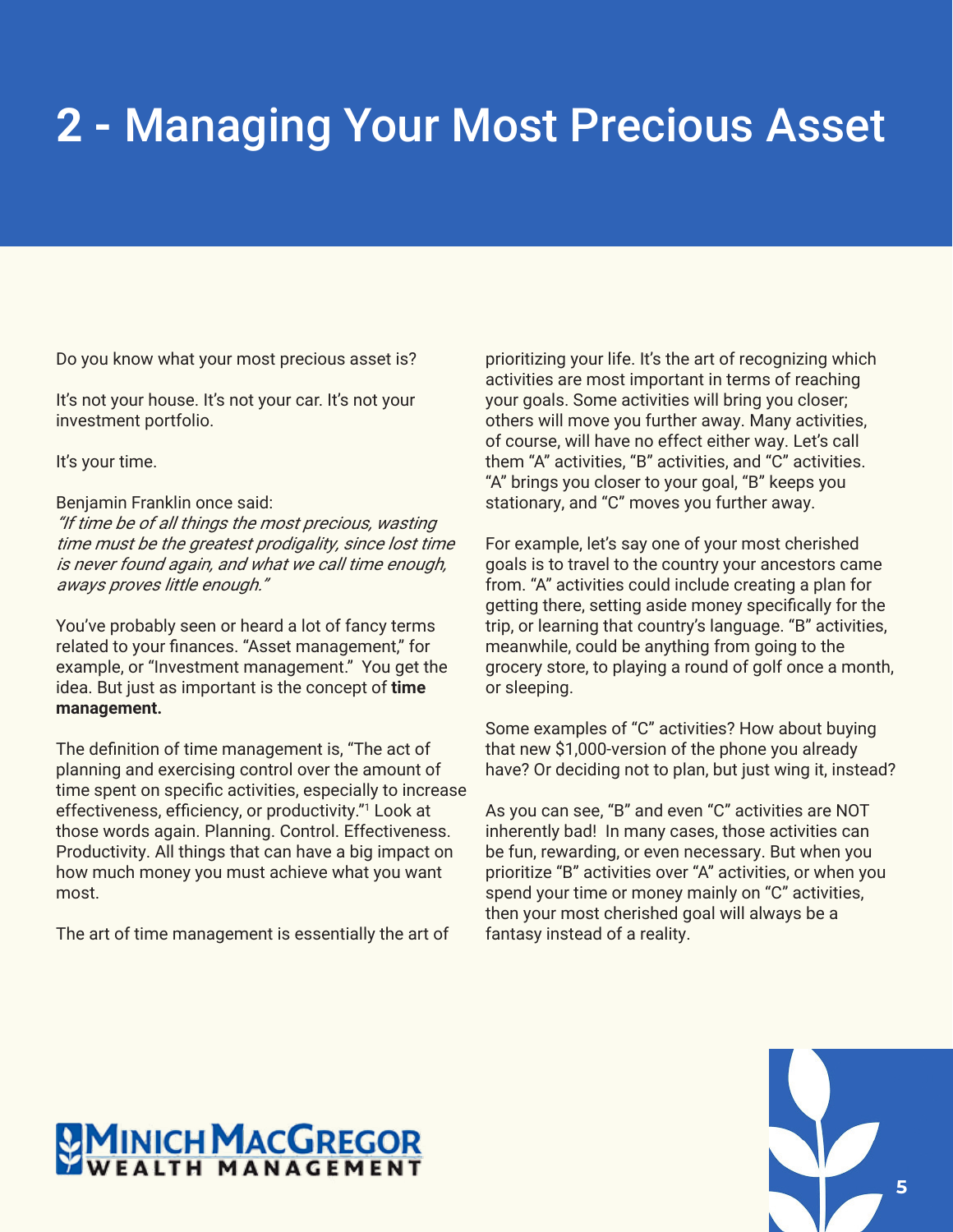### **2 -** Managing Your Most Precious Asset

Time management, then, is the process of:

- Determining what you need to do to get where you want to go. (These are your "A" activities).
- Making those activities be your first priority on a daily, weekly, and monthly basis.
- Filling up the remainder of your time with "B" activities after the "A" activities are done.
- Being very cautious about when you spend time or money on "C" activities.

As you may know, we help people plan for retirement. In our experience, people who don't practice time management end up planning for retirement this way:

First, they dream about what they'd like to do in retirement, and then decide it'll probably happen "some day."

Then they start thinking about what to do for the weekend.

A few months or years later, they read a book or

article on retirement planning and think, "This makes sense, I'll have to get on that sometime."

Then they turn on the TV.

Occasionally, they remember to save or invest a portion of their income, between bouts of buying the latest thingamajig that everyone else seems to have.

Then, before they know it, they're in their sixties, and realize they're nowhere close to being ready for retirement.

The point is, time is an asset. But like all assets – money, property, personal skills – if you fail to manage it properly, it will go to waste and be lost forever. That's why, when it comes to accomplishing what really matters, time management is just as important as money management.

And that's something most advisors just don't bother to tell you.

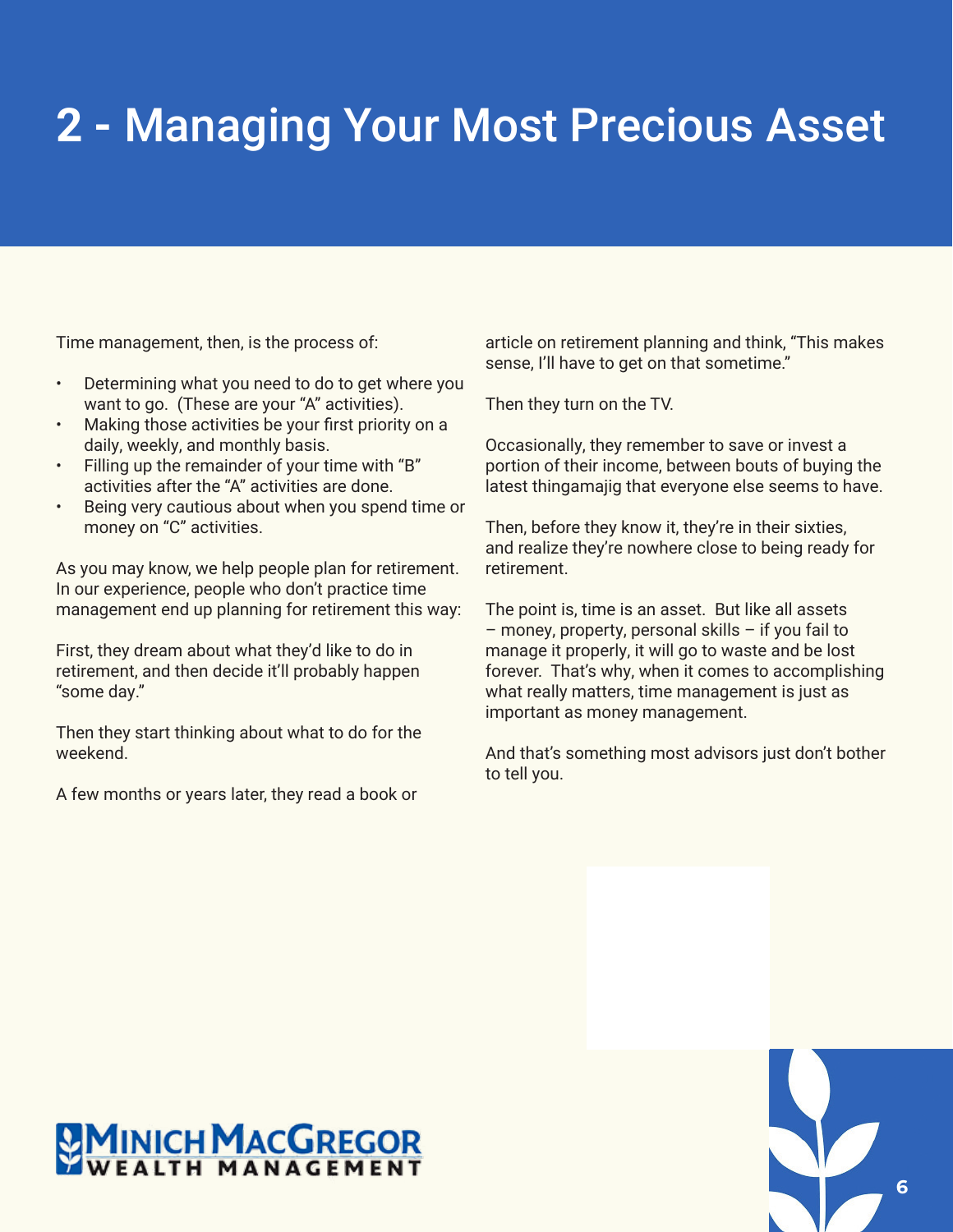## **3 -** The Importance of Prioritization

Once there was a farmer who woke up early to milk his cows. On the way to the barn, he noticed his fence was broken. So, he went to his shed to get his tools, only to find he was out of nails. On the way to town to buy more, the fuel light in his truck came on. As he filled up at the gas station, he noticed a shoe store across the street advertising a special on men's work boots. As his own were starting to wear down, he went to buy a pair. Then, he went to the hardware store. Once inside, he remembered his tractor needed a tune-up, so he bought the equipment he needed and drove home. Upon arriving, the sound of clucking hens reminded him to collect their eggs. After finishing that, he turned his attention to his tractor. By the time he finished, the afternoon was making way for the evening. "Still time to fix the fence," he thought, when he realized he'd never actually bought the nails. So, back to town he went to get more.

The stars were out by the time he finally fixed the fence. Exhausted, the farmer went inside and kicked off his boots. But just as he sat down, his wife asked him why they had no fresh milk.

Groaning, the farmer rubbed his eyes and wondered why there was never enough time in the day to do what needed doing.

This is an extreme example – and obviously no

self-respecting farmer would work like this – but it illustrates an important point. Too often, many people start the day  $-$  or the month, the year, or even an entire phase of their life – with a goal in mind, only to be distracted and side-tracked. The result? We fail to achieve what we originally set out to do. We fail to realize our most cherished dreams.

There are two main culprits behind this.

#### **1. We don't plan ahead.**

In the story above, the farmer probably would have felt a lot better about his day if he'd laid out a plan. But instead, he started going around in circles, always making decisions based on what he saw right in front of him.

Many people do this with their finances, too. For instance, maybe you decide it's time to pay off your debt. But then you notice the roof needs repaired, so you pay for that. Then you get frustrated because your personal computer is old and slow, so you buy a new one. By that time, your money is running low, so you decide to just wait until your tax refund comes. But when the refund comes, you're burned out from work, so you go on vacation instead. Meanwhile, your debt just grows and grows.

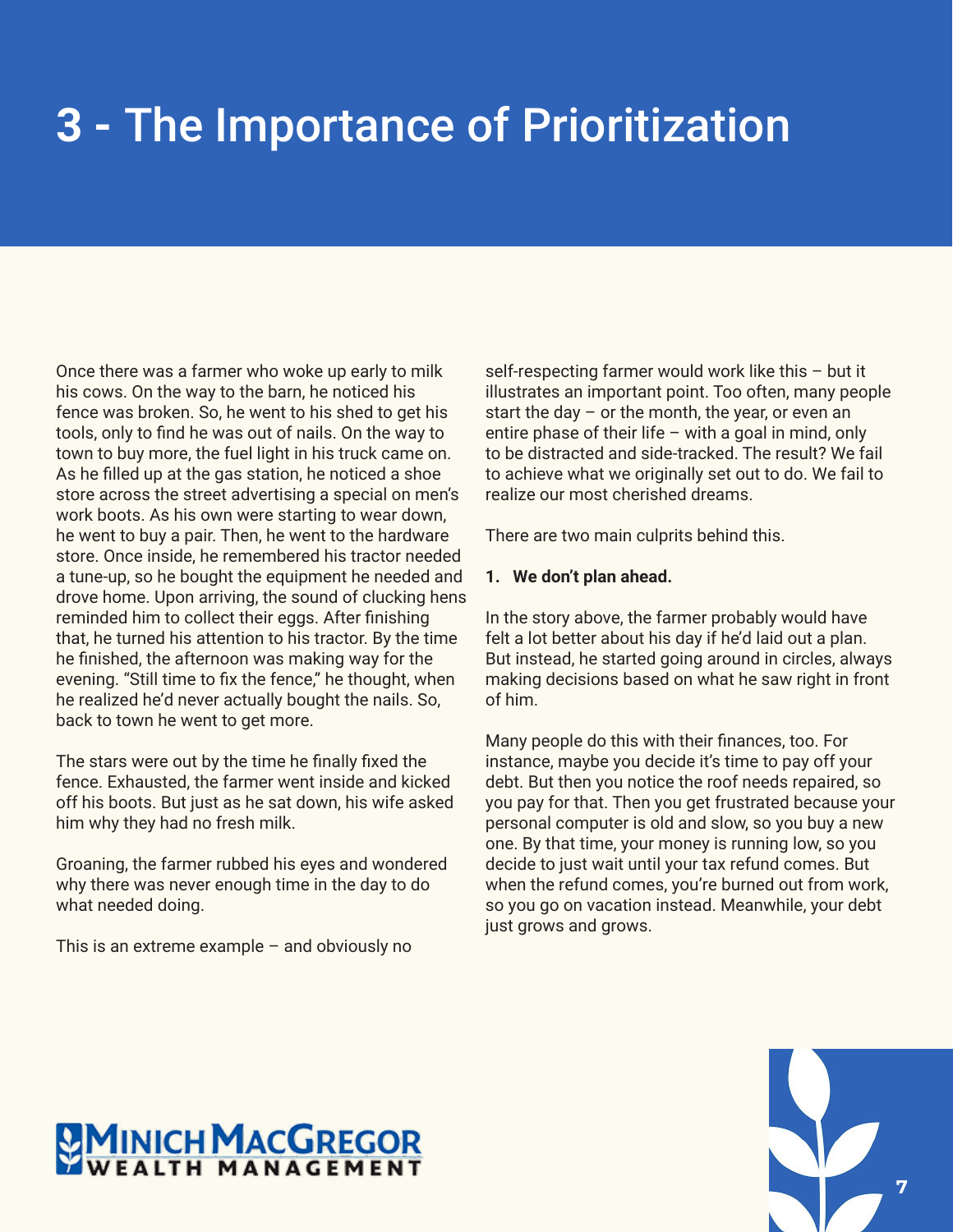### **3 -** The Importance of Prioritization

When we plan ahead, we can determine what we want to accomplish, what steps it will take to get there, and when and in what order we execute those steps. Done correctly, this ensures we do more of what we actually want to do.

#### **2. We don't prioritize.**

This is the culprit many advisors don't talk about.

Let's take the farmer again. Obviously, everything he did needed to get done  $-$  but some things were probably more important than others. The fence, maybe, could have waited. Buying new boots could have waited. Or perhaps he could have made a list of everything he could do without going into town, and a list of everything that required going into town. Then, he could have prioritized which tasks to do first, and in doing so, gotten a lot more done with a lot less effort.

Taking time to prioritize our goals, needs, and shortterm wants has a similar effect. It ensures that we allocate our time and our money as effectively as possible. For instance, some people may find that investing their money for retirement is a lower priority than starting a rainy-day fund. Others, meanwhile, may get the most bang for their buck if they prioritize minimizing their taxes over, say, earning more money.

Life is hectic, and it seems like we always have a million-and-one things to do. Thankfully, the solution doesn't always require beating our heads against the wall because we're trying to "work harder." Sometimes, the solution is to work smarter  $-$  by planning and prioritizing how we spend our time and money.

## **MINICH MACGREGOR**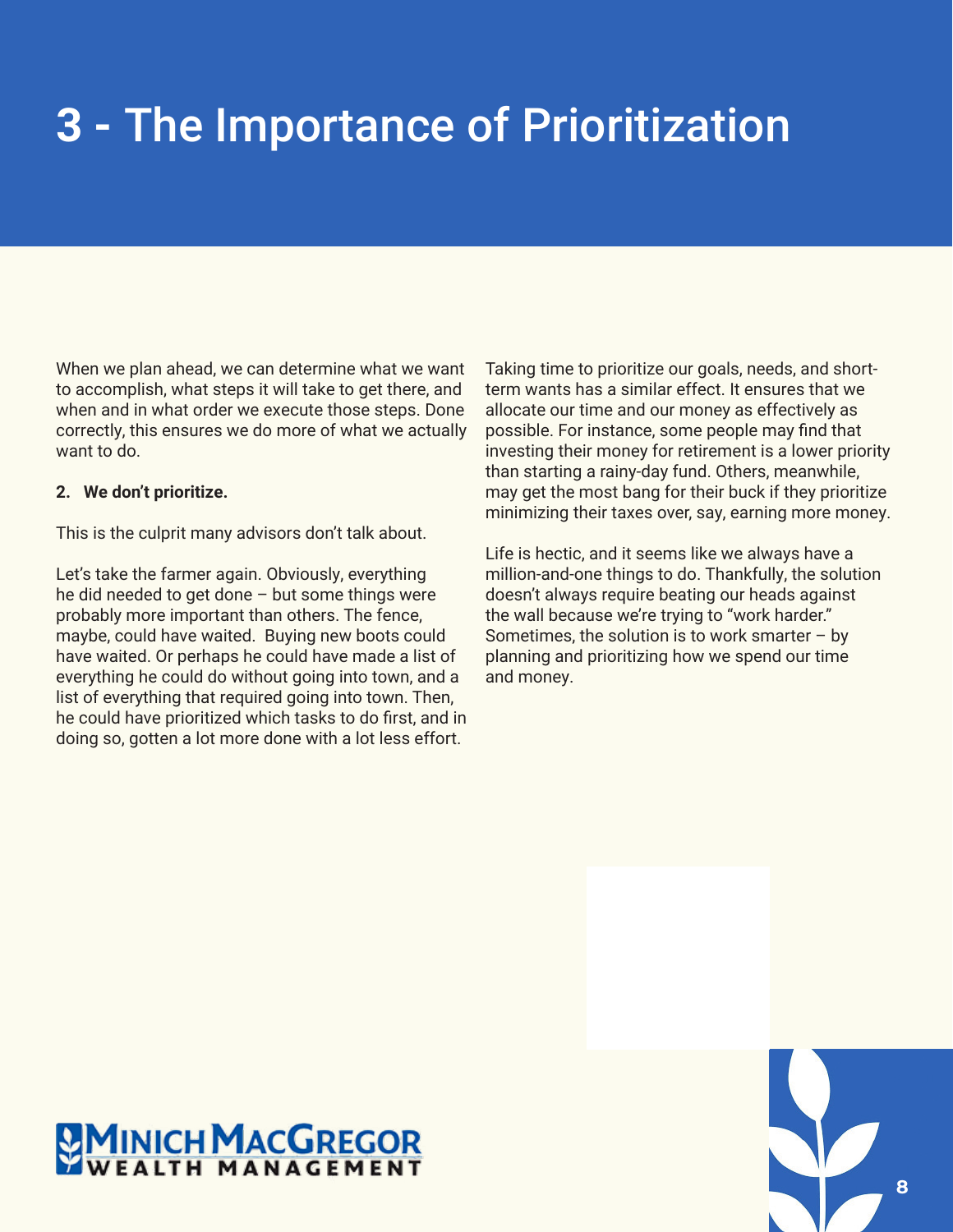## **4 -** Financial Harmony in the Home

Ever heard the saying, "No man is an island"? It means no one is so self-sufficient that they don't benefit from the help and comfort of others. It also means that no one is so isolated that their actions affect only them. The decisions we make – including those related to our financial goals – always have an impact on other people.

One of the saddest and most common obstacles people must overcome is a lack of financial harmony in the home. This can happen when two or more persons (usually spouses, but not always) have:

- Competing goals
- Different attitudes about money
- An unequal relationship
- A lack of communication

According to one study, finances are "the leading cause of stress in a relationship."1 Often, the cause of that stress is no one's fault. Maybe one spouse lost their job, or a partner is up to their neck in medical bills. But sometimes, that stress is entirely avoidable.

For example, let's take a hypothetical couple, Bob and Betty, and go through some common scenarios.

**Competing goals.** Betty wants to start a business, but Bob wants to travel. How do they allocate the time and money it takes for each to do what they want?

**Different attitudes about money.** Bob is a natural risktaker and prefers to invest in riskier assets that offer

potentially higher rewards, so they have more money to do all the things they want in life. Betty is more conservative and wants to ensure they never lose their hard-earned savings, so their family will always be protected. Neither approach is necessarily wrong, but how do they create a balance so both can sleep well at night?

**An unequal relationship.** The classic example here is when one person in a relationship "handles the finances'' and the other…doesn't. This could mean, for example, that one decides where every dollar goes while the other has no input. Or, it could mean that one pays all the bills and balances all the checks, while the other spends impulsively. How do Bob and Betty leverage both their skill sets while balancing the workload and ensuring both have an equal voice? (Often, this problem is the main culprit behind financial disharmony).

**A lack of communication.** This one stems from – and worsens – the others. Bob and Betty have different goals – and they don't talk about it. Which means no planning and no prioritization, just competition for limited time and resources. Bob and Betty have different attitudes about money  $-$  and they don't talk about it, which means each one's habits stresses the other one out. Bob and Betty have an unequal relationship – and they don't talk about it. Which means one of them will always feel overworked, unappreciated, and unheard.

Maybe even un-loved.

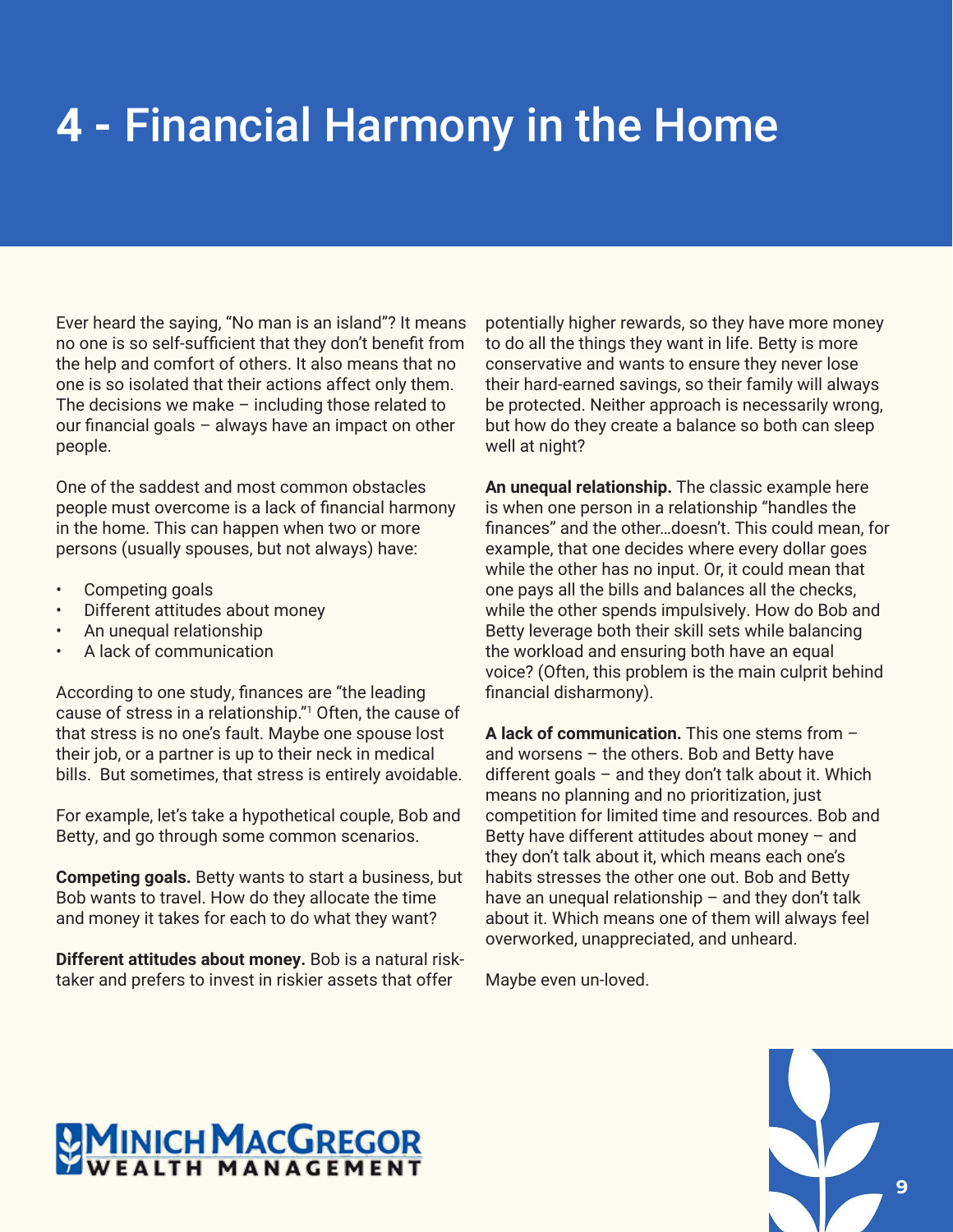### **4 -** Financial Harmony in the Home

Any of these situations can destroy financial harmony in the home, and when that happens, it makes reaching both individual and family goals so much harder and less pleasant. In many cases, it means some family members never even get to try. That's why financial harmony is so important. Because when you have it, loved ones work together, each lending their talents and experiences so that everyone gets to achieve what they want in life.

None of this, of course, is meant to suggest that you don't have financial harmony in your home. We simply want to show how important it is, not only for a family's financial success, but for their sheer happiness, too. But what if you don't have financial harmony in the home? What's the solution?

Well, we are not relationship counselors, and there's no way to cover this entire subject the way it deserves in just one short writing. But in our experience, there are two simple steps you can take. The first is to work with an experienced financial advisor who can help create a plan for your entire family. A good advisor can help put your entire picture in view, so everyone can understand the "what, when, where, why, and how" of working towards your goals in life.

The second is even more important, and you've probably already guessed it: Communicate. Have a discussion with your family about goals, feelings, and opinions about money. When you're all "reading from the same sheet music," the result can be glorious music instead of strident cacophony.

We hope you enjoyed this. Next, we will take a look at why working towards your goals is like driving in an unfamiliar city  $-$  and how to make the ride go much smoother.

## **MINICH MACGREGOR**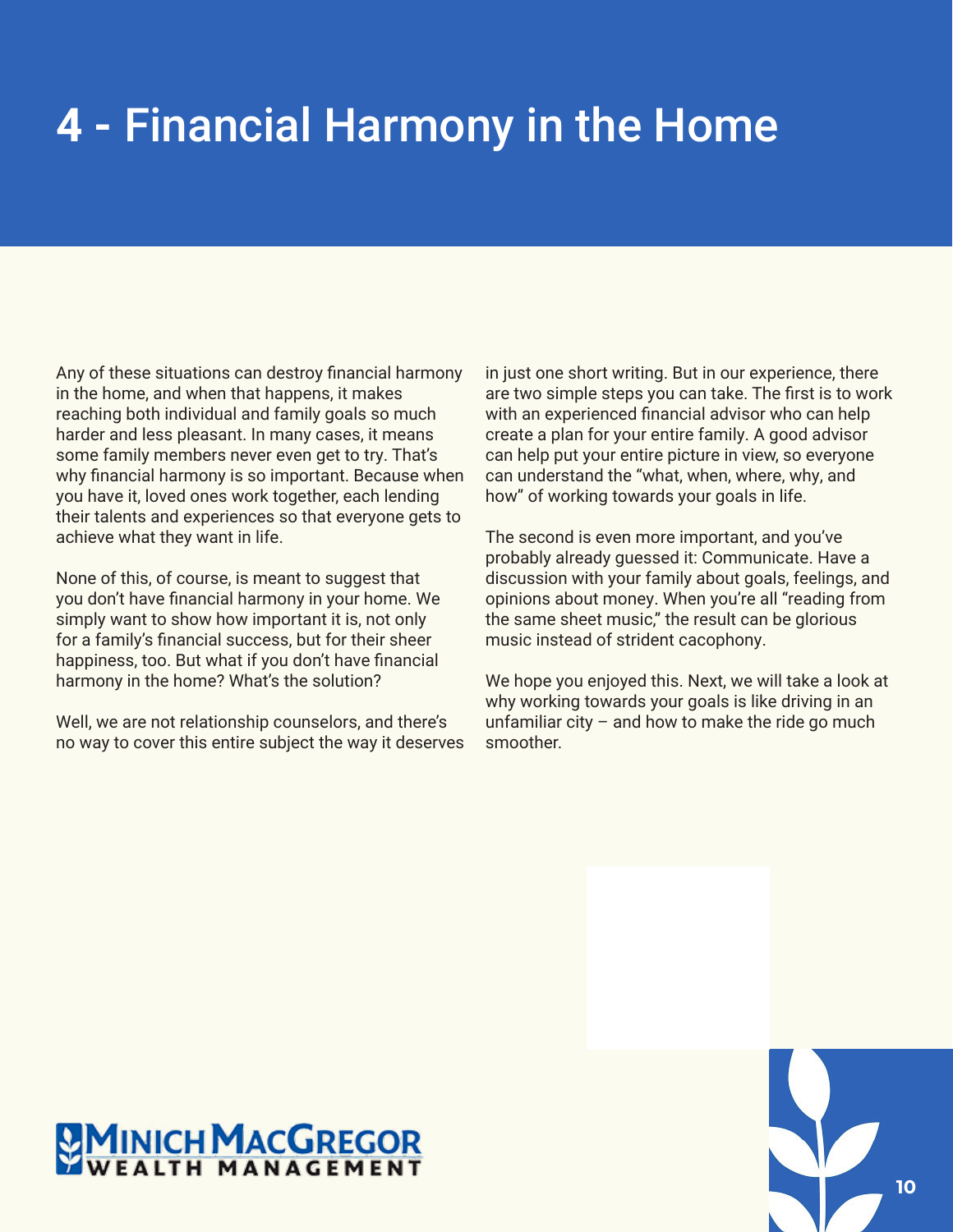## **5 -** The Importance of Asking Questions

You're driving on one of those remote, dusty highways where it seems like there are more buzzards than other cars. It's been hours since the last town of any size, which is concerning because according to your carefully laid plans, you should have reached your destination by now. There's no internet, and you swear the GPS on your phone is down. You check your roadmap, but you have a sneaking suspicion you took a wrong turn sixty miles back. Meanwhile, the other people in the car are drumming their fingers and asking questions like, "Are you sure this is the way?"

Then, a lifeline! You see a small town up ahead. The sign says, Welcome to Backwater, Population 76.

Now, you have a choice. Do you keep going, trusting in your own navigational skills…or do you stop and ask for directions?

Here's another scenario. You're shopping for a new car at the local Toyofordvolksler Motors dealership. As soon as you hit the lot, a salesman comes out. "I know just what you need," he says, and steers you by the shoulders to a car. "This model has been specifically built for your exact gender, age, family situation, political party, and favorite breakfast cereal. You could spend months looking at other options and

not find anything better. Here's a pen."

Do you sign the lease…or do you ask questions?

These are two  $-$  admittedly extreme  $-$  examples of a dilemma people face on the road to their financial goals. To ask questions…or not? In our experience, many people fall into one of two potholes.

**The Do-It-Yourselfer.** Most of the time, independence and self-reliance are great virtues. But for the DIY crowd, it's easy to take them too far. Refusing to ask for directions is the classic example, but it can be even more damaging when applied to your finances.

The fact of the matter is, no one knows everything there is to know about finance. Unless you want to devote thousands of hours of your life to monitoring your investments, researching the tax code, familiarizing yourself with the ins-and-outs of estate law, or constructing a painstakingly thorough plan for reaching your goals, doing everything yourself isn't an option. There are so many options to choose, potential roadblocks to avoid, and possible shortcuts to use, that it makes more sense to stop and ask for directions.

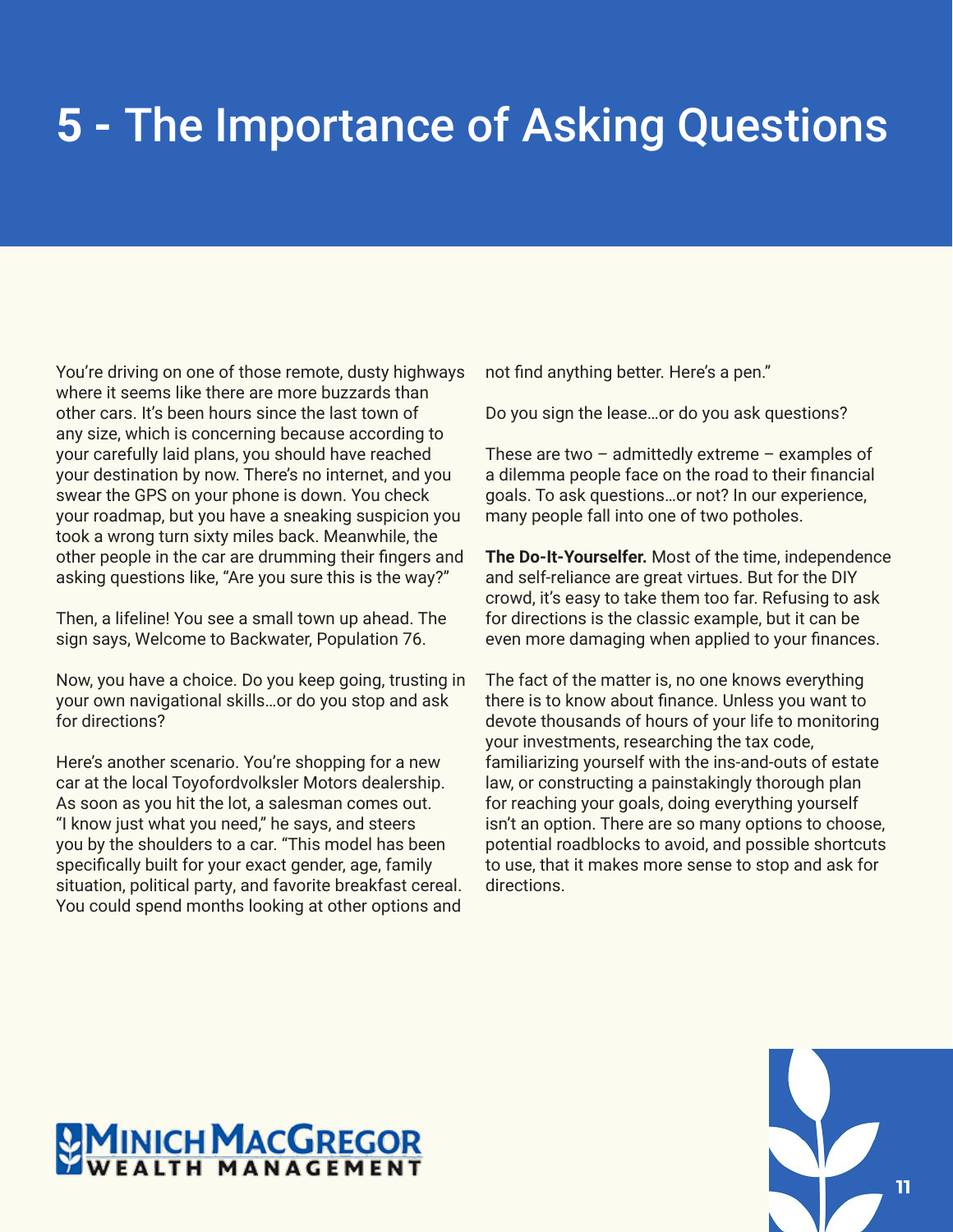## **5 -** The Importance of Asking Questions

You see, we all have different life experiences, which means we all have different areas of expertise. Those who take advantage of this fact are often the ones who go further, faster. Now, sometimes this means consulting with professionals like tax planners, estate planners, and investment advisors. But it can also mean having the humility to ask your friends, family, and neighbors for advice. If someone you know did a great job paying off their student loans and getting out of debt, ask them how! If someone you know got a killer deal on their mortgage, ask them how! Leaning on others for the occasional tip or insight isn't weak or shameful. It's smart.

**The overly credulous.** While thinking you know everything is dangerous, equally dangerous is believing everything you hear without question. When it comes to reaching your goals, there is never a onesize-fits-all approach. There is no philosophy, strategy, or school of thought that works for everyone. And just as everyone has their own skills, everyone also has their own biases and blind spots.

What does this mean? It means that when someone gives you advice, whether they're a professional or

not, take time to ask questions. Questions like:

- How did you come up with this idea?
- What makes you think this is right for me?
- Why this and not that?
- Are there any alternatives for me to consider?
- What happens if this doesn't work?
- What are the downsides?
- What are the risks?

Remember, being careful is not the same as being cynical. Just as you would never buy the first car a salesman tries to push on you without doing a little digging, never blindly accept financial advice without asking questions first.

There's an old proverb that says, "He who asks a question is ignorant for a minute. He who does not remains ignorant forever." We think there's so much truth to that saying! So, as you travel along the highway of life, remember: Never stop asking questions.

It's the surest way to complete your journey.

# **MINICH MACGREGOR**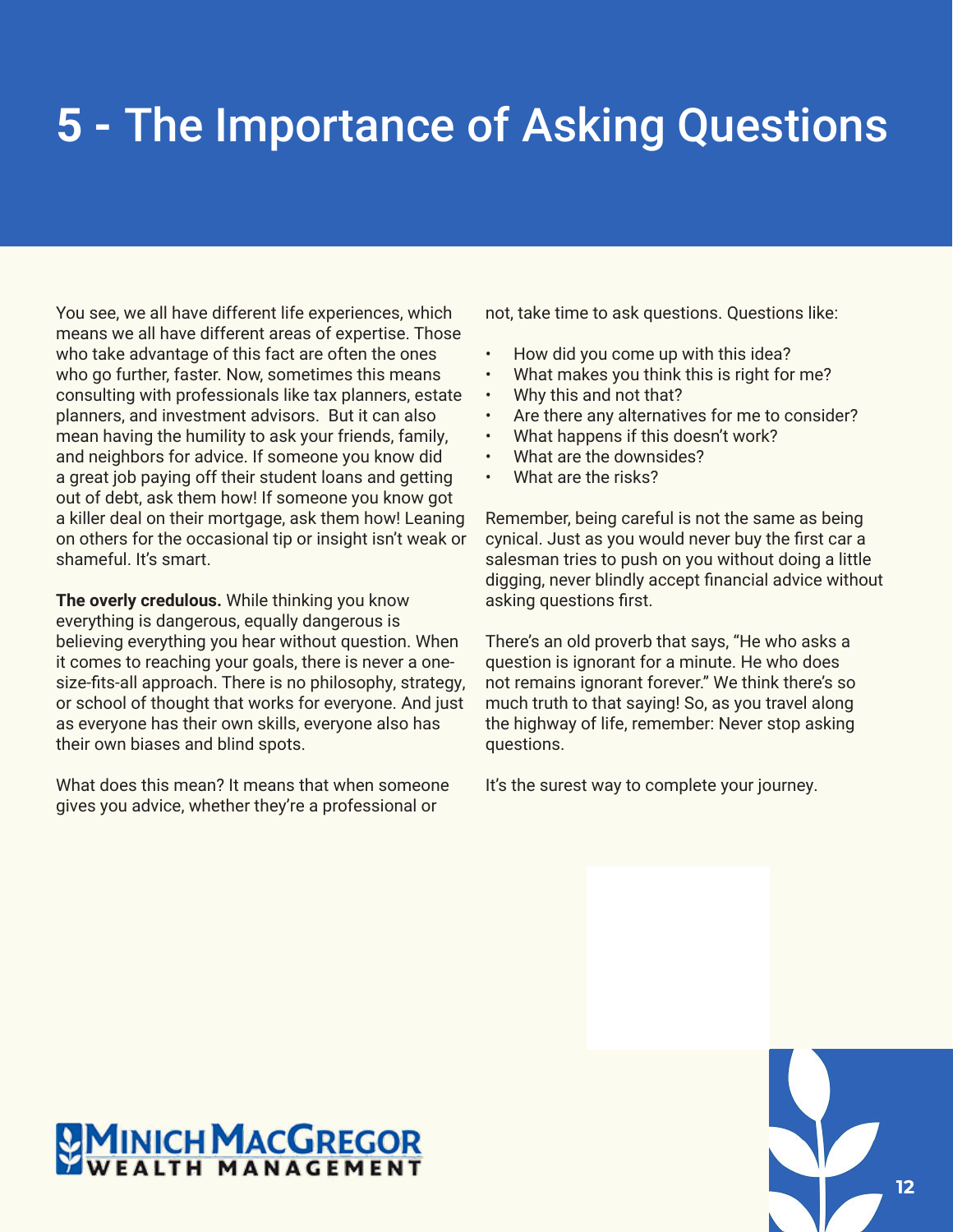### **6 -** The Importance of Gratitude

When it comes to achieving success in life, our actions are not the only thing that matters. Equally important is our attitude.

Everyone knows how powerful a "can-do" attitude can be. And we're all familiar with how far a "never quit" attitude will take us. A positive attitude is usually necessary just for basic happiness. But in order to reach our goals and achieve a rich, fulfilling life, perhaps the most important attitude we can have is an attitude of gratitude.

Science itself has proven how important gratitude is. For example, here are the results of one study that we think is particularly enlightening.<sup>1</sup>

Those who kept gratitude journals on a weekly basis exercised more regularly, reported fewer physical symptoms, felt better about their lives as a whole, and were more optimistic about the upcoming week compared to those who recorded hassles or neutral life events.

**Participants who kept gratitude lists were more likely to have made progress toward important personal goals (academic, interpersonal, and health-based) over a two-month period compared to subjects keeping the other kinds of lists.**

Participants in a daily self-guided exercise focusing on gratitude, compared to those who focused on hassles or on ways they were better off than others, were more likely to report having helped someone

with a personal problem or having offered emotional support to another.

In a sample of adults with neuromuscular disease, a 21-day gratitude intervention resulted in greater amounts of high-energy positive moods, a greater sense of feeling connected to others, more optimistic ratings of one's life, and better sleep duration and sleep quality, relative to a control group.

Another study found that having an attitude of gratitude can help us make better financial decisions as well.<sup>2</sup>

In [a] study, 75 participants were assigned to one of three groups: The first was asked to spend five minutes writing about an experience that made them feel grateful, the second was tasked with writing about something that left them feeling happy, and the third was asked to focus on the events of a typical day.

Next, they were asked to make a series of choices that would either result in receiving an amount of cash immediately or a greater sum in the future.

Those in a happy or neutral mood opted for instant gratification: On average, they required \$55 up front to forgo receiving \$85 in three months. However, the grateful group exhibited significantly more patience and self-control, needing \$63 to give up future gain—a 12% difference over the other groups.<sup>2</sup>

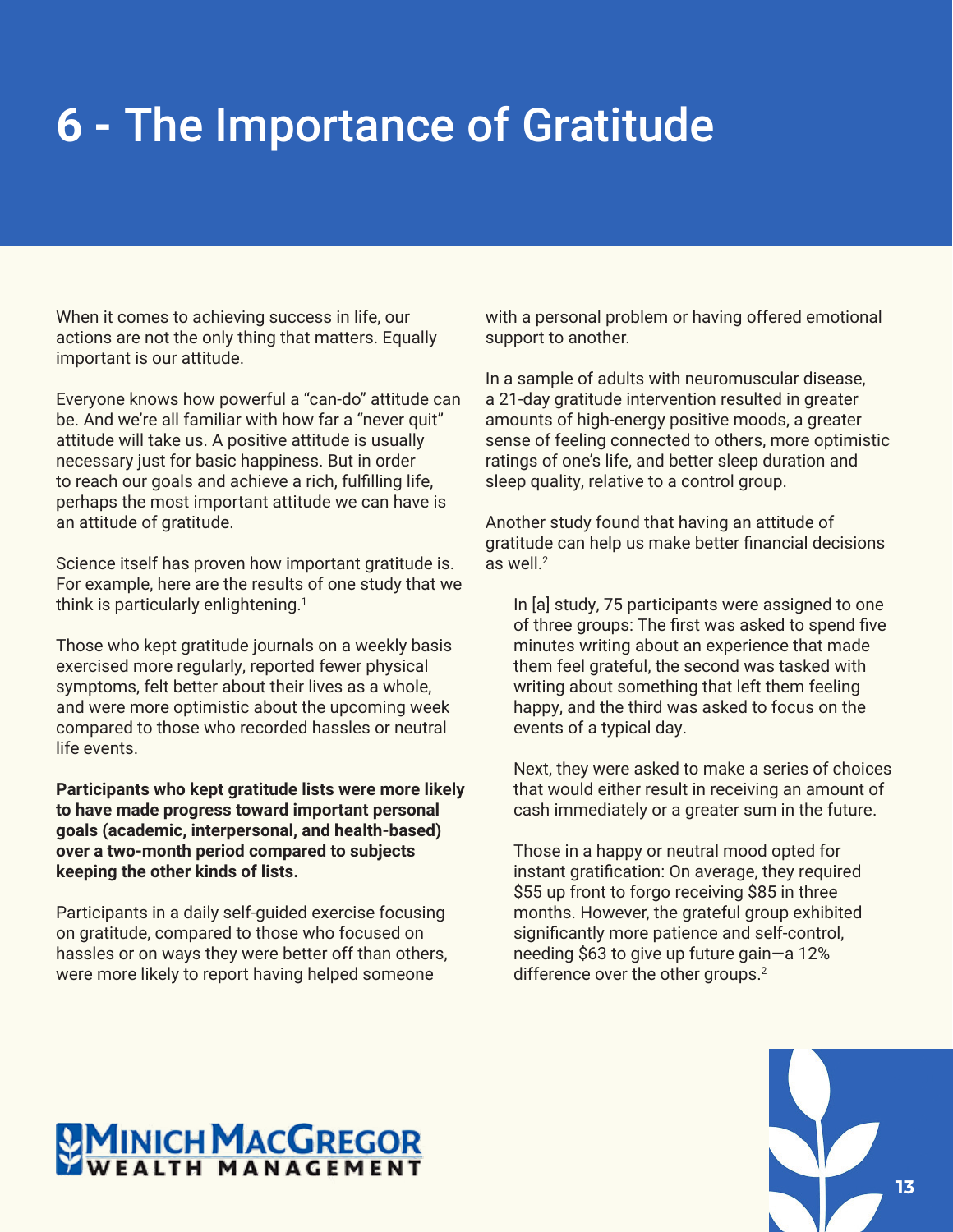### **6 -** The Importance of Gratitude

In essence, people who focused on gratitude showed more patience and foresight than those who did not.

Our experience as financial advisors has confirmed this. Throughout our careers, the people we've worked with who focused on being thankful, giving back, and counting their blessings over simply counting their money were far more likely to reach their financial goals. We think the reason for this is that an attitude of gratitude helps us feel better about ourselves, our situation, and our future. That, in turn, makes us more likely to do the things we already know lead to success:

- Asking for help when we need it
- Creating financial harmony in our homes
- Managing our time more effectively
- Managing stress and avoiding burnout

As we already mentioned, an attitude of gratitude also helps us have more patience and foresight. It helps us "see the big picture." It helps us know what's truly important – which means we can focus on working towards what we want most as opposed to what we only want right now.

Most advisors won't tell you this, but it's true: Gratitude for what we have is one of the best ways to achieve what we want.

We hope you've enjoyed our thoughts on the habits and behaviors that can help us achieve our financial goals. We wish you nothing but success in pursuing yours!